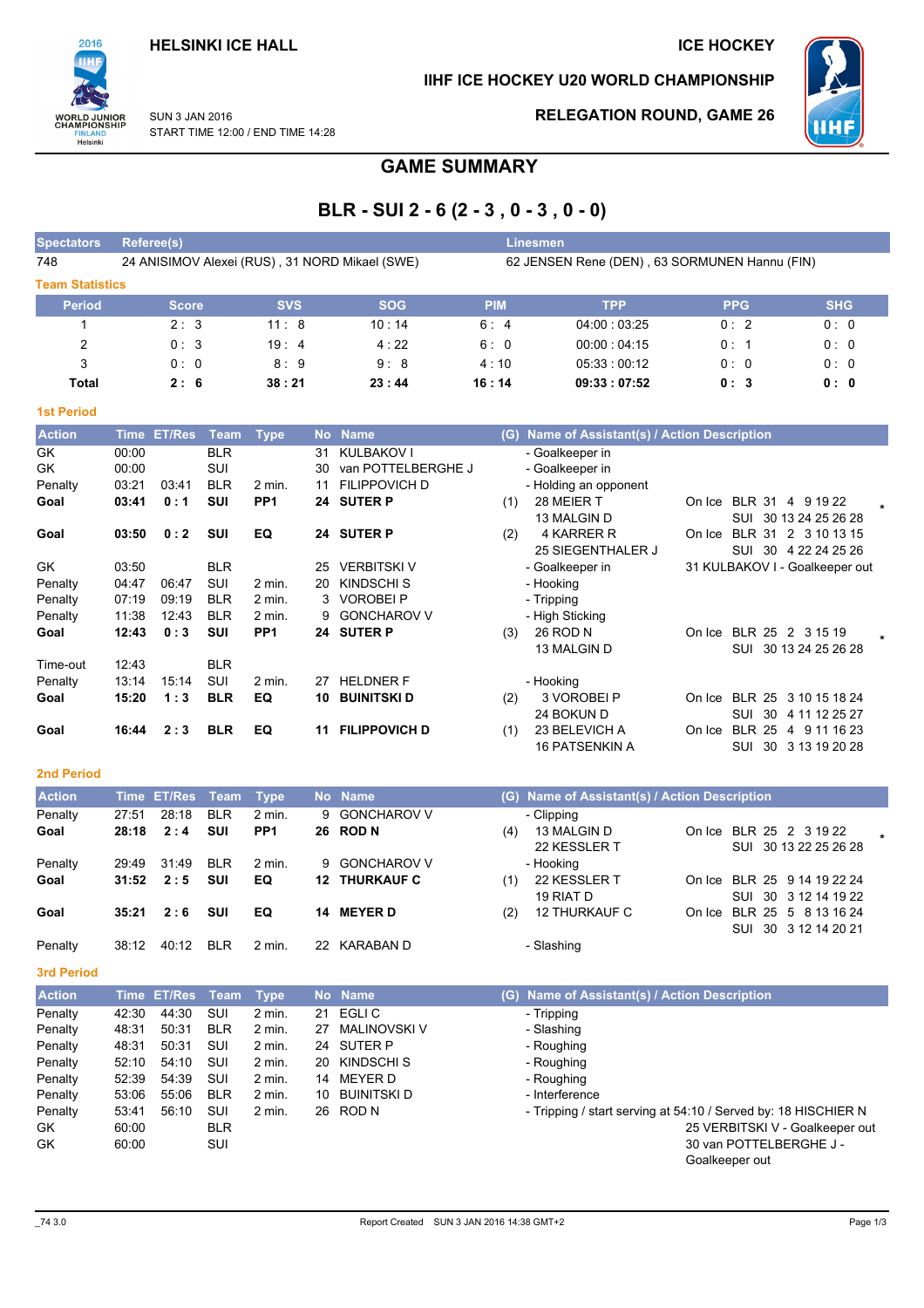# **HELSINKI ICE HALL**



### **SUN 3 JAN 2016** START TIME 12:00 / END TIME 14:28

**RELEGATION ROUND, GAME 26** 

IIHF ICE HOCKEY U20 WORLD CHAMPIONSHIP

### **Goalkeeper Records**

### Team: BLR - Belarus

|  |  |  |  |  | Team : SUI - Switzerland |
|--|--|--|--|--|--------------------------|
|--|--|--|--|--|--------------------------|

| No Name                | SOG. | SVS. | <b>MIP</b> | No Name                   | 'SOG : | <b>SVS</b> | <b>MIP</b> |
|------------------------|------|------|------------|---------------------------|--------|------------|------------|
| 25 VERBITSKI Vladislav | 41   | 37   | 56.10      | 30 van POTTELBERGHE Joren |        |            | 60:00      |
| 31 KULBAKOV Ivan       |      |      | 03:50      | 29 DESCLOUX Gauthier      |        |            |            |

### **Game Statistics**

| Team: BLR (white) |                                 |              |   |          |                |                |                |          |        |                |                      |          |           |                |             |
|-------------------|---------------------------------|--------------|---|----------|----------------|----------------|----------------|----------|--------|----------------|----------------------|----------|-----------|----------------|-------------|
|                   | Head Coach: BELIAVSKI Alexander |              |   |          |                |                |                |          |        |                | <b>Shots on Goal</b> |          |           |                |             |
| <b>No Pos</b>     | <b>Name</b>                     | G.           | A | P        | <b>PIM</b>     | FO+            | FO-            | $FO+/-$  | FO%    |                | $\overline{2}$       | 3        | <b>OT</b> | <b>TS</b>      | $+/-$       |
| 4 D               | FALKOVSKI Stepan                | 0            | 0 | 0        | $\Omega$       | 0              | 0              | 0        | 0.00   | 0              | $\Omega$             | 2        |           | $\overline{2}$ | $+1$        |
| F<br>8            | SHARANGOVICH Yegor              |              | 0 | $\Omega$ | 0              | 4              | 3              |          | 57.14  | 0              | 0                    |          |           |                | $-1$        |
| D<br>9            | GONCHAROV Vladislav +C          | 0            | 0 | $\Omega$ | 6              | $\Omega$       | 0              | 0        | 0.00   | $\overline{2}$ |                      |          |           | 4              | $\mathbf 0$ |
| 19 F              | <b>CHERNIKOV Artemi</b>         | 0            | 0 | $\Omega$ | 0              | 0              |                | $-1$     | 0.00   | 0              | 0                    |          |           |                | $-1$        |
| 22 F              | KARABAN Danila +A               | 0            | 0 | $\Omega$ | $\overline{2}$ | 3              | 6              | $-3$     | 33.33  | 1              | 0                    |          |           | $\overline{2}$ | $-1$        |
| 10 F              | <b>BUINITSKI Dmitri +A</b>      |              | 0 | 1        | 2              |                | $\overline{c}$ | $-1$     | 33.33  |                | 0                    | 0        |           |                | 0           |
| F<br>13           | <b>BUSKO Alexei</b>             | 0            | 0 | 0        | 0              | 4              | 6              | $-2$     | 40.00  |                | 0                    | 0        |           |                | $-2$        |
| 14 D              | ROMANOVICH Sergei               | 0            | 0 | $\Omega$ | $\Omega$       | $\Omega$       | 0              | 0        | 0.00   | 0              | 0                    | 0        |           | 0              | $-1$        |
| F<br>15           | <b>VEREMYOV Grigori</b>         | 0            | 0 | $\Omega$ | 0              | 0              | 0              | 0        | 0.00   | 0              | 0                    |          |           | 0              | 0           |
| 24 D              | <b>BOKUN Danil</b>              | 0            |   | 1        | $\Omega$       | 0              | $\Omega$       | $\Omega$ | 0.00   | $\overline{2}$ | 0                    |          |           | 3              | $-1$        |
| 2 D               | <b>TABOLIN Alexander</b>        | 0            | 0 | 0        | 0              | 0              | 0              | 0        | 0.00   | 0              | 0                    | 0        |           | 0              | $-1$        |
| D<br>3            | <b>VOROBEI Pavel</b>            | 0            |   |          | $\overline{2}$ | 0              | 0              | 0        | 0.00   | 0              | 0                    | 0        |           | $\mathbf 0$    | $\mathbf 0$ |
| F<br>18           | <b>BOBKO Ilya</b>               | 0            | 0 | $\Omega$ | $\Omega$       | 7              | 10             | $-3$     | 41.18  | 0              |                      |          |           | $\overline{2}$ | $+1$        |
| 26 F              | <b>VASILCHUK Ruslan</b>         | 0            | 0 | $\Omega$ | 0              | 0              | 0              | 0        | 0.00   |                | 1                    | 0        |           | $\overline{2}$ | $\mathbf 0$ |
| 27 F              | MALINOVSKI Vadim                | $\Omega$     | 0 | $\Omega$ | 2              | $\mathbf{0}$   | $\Omega$       | $\Omega$ | 0.00   | $\Omega$       | 0                    | $\Omega$ |           | $\Omega$       | $\mathbf 0$ |
| 5 D               | SUSHKO Ilya                     | 0            | 0 | $\Omega$ | 0              | 0              | 0              | 0        | 0.00   | 0              | 0                    | 0        |           | 0              | $-1$        |
| 11 F              | <b>FILIPPOVICH Dmitri</b>       |              | 0 |          | 2              | $\overline{2}$ | 3              | $-1$     | 40.00  |                | 0                    | 0        |           | 1              | $+1$        |
| F<br>16           | <b>PATSENKIN Alexander</b>      | 0            |   |          | $\Omega$       | 1              | $\Omega$       | 1        | 100.00 |                | 0                    |          |           | $\overline{2}$ | $\mathbf 0$ |
| F<br>23           | <b>BELEVICH Andrei</b>          | 0            |   |          | 0              | 4              | 8              | $-4$     | 33.33  | 0              | 1                    | 0        |           | 1              | $+1$        |
| 25 GK             | VERBITSKI Vladislav (BP)        | $\Omega$     | 0 | $\Omega$ | $\mathbf 0$    |                |                |          |        | $\Omega$       | 0                    | $\Omega$ |           | $\mathbf 0$    |             |
| 31 GK             | <b>KULBAKOV Ivan</b>            | 0            | 0 | 0        | 0              |                |                |          |        | 0              | 0                    | 0        |           | 0              |             |
| Total             |                                 | $\mathbf{2}$ | 4 | 6        | 16             | 26             | 39             | $-13$    | 40.00  | 10             | 4                    | 9        |           | 23             |             |

# Team · SUL (red)

| $1$ vann $. 001$ (100) |                          |   |          |                |                |             |          |          |        |    |                         |                |                        |             |
|------------------------|--------------------------|---|----------|----------------|----------------|-------------|----------|----------|--------|----|-------------------------|----------------|------------------------|-------------|
|                        | Head Coach: FUST John    |   |          |                |                |             |          |          |        |    |                         | Shots on Goal  |                        |             |
| <b>No Pos</b>          | <b>Name</b>              | G | A        | P              | <b>PIM</b>     | FO+         | FO-      | $FO+/-$  | FO%    |    | $\overline{2}$          | $\overline{3}$ | <b>TS</b><br><b>OT</b> | $+/-$       |
| 4 D                    | <b>KARRER Roger</b>      | 0 |          |                | 0              | 0           | 0        | 0        | 0.00   | 0  | 0                       | 0              | 0                      | $\mathbf 0$ |
| 22 F                   | <b>KESSLER Tino</b>      | 0 | 2        | $\overline{2}$ | 0              | 0           | $\Omega$ | 0        | 0.00   | 0  | 0                       | $\Omega$       | 0                      | $+2$        |
| 24 F                   | SUTER Pius (BP)          | 3 | 0        | 3              | $\overline{c}$ | 11          | 5        | 6        | 68.75  | 4  |                         | 0              | 5                      | $+1$        |
| 25 D                   | SIEGENTHALER Jonas       | 0 |          |                | $\mathbf 0$    | 0           | $\Omega$ | 0        | 0.00   | 0  | 3                       |                | 4                      | $\mathbf 0$ |
| 26 F                   | ROD Noah +A              |   |          | $\overline{2}$ | $\overline{2}$ | 1           |          | 0        | 50.00  | 6  | 4                       | $\overline{2}$ | 12                     | $+1$        |
| 3 D                    | <b>GLAUSER Andrea</b>    | 0 | 0        | 0              | 0              | 0           | 0        | 0        | 0.00   | 0  | 0                       | 0              | 0                      | $+1$        |
| F<br>13                | <b>MALGIN Denis</b>      | 0 | 3        | 3              | $\mathbf 0$    | 3           | 5        | $-2$     | 37.50  |    | $\overline{\mathbf{c}}$ |                | 4                      | $-1$        |
| F<br>19                | <b>RIAT Damien</b>       | 0 |          |                | $\Omega$       | 3           | $\Omega$ | 3        | 100.00 | 0  | $\overline{c}$          | $\Omega$       | $\overline{2}$         | 0           |
| D<br>20                | KINDSCHI Simon +A        | 0 | $\Omega$ | 0              | 4              | $\mathbf 0$ | $\Omega$ | 0        | 0.00   | 0  | 0                       | 0              | 0                      | $\mathbf 0$ |
| 28 F                   | MEIER Timo +C            | 0 |          |                | $\mathbf 0$    | 10          | 4        | 6        | 71.43  |    | 3                       | $\overline{c}$ | 6                      | $-1$        |
| 9<br>D                 | <b>FORRER Marco</b>      | 0 | 0        | 0              | 0              | 0           | 0        | 0        | 0.00   | 0  |                         | 0              | 1                      | 0           |
| E<br>12 <sup>2</sup>   | <b>THURKAUF Calvin</b>   |   |          | $\overline{2}$ | $\mathbf 0$    |             |          | 0        | 50.00  | 1  | $\overline{c}$          | $\Omega$       | 3                      | $+1$        |
| F<br>14                | <b>MEYER Dario</b>       |   | 0        |                | $\overline{2}$ | 6           | 4        | 2        | 60.00  | 0  | 3                       |                | 3                      | $+2$        |
| F<br>21                | <b>EGLI Chris</b>        | 0 | $\Omega$ | $\Omega$       | $\overline{c}$ | $\mathbf 0$ | $\Omega$ | $\Omega$ | 0.00   |    | 0                       |                | $\overline{2}$         | $+1$        |
| 27 D                   | <b>HELDNER Fabian</b>    | 0 | 0        | $\Omega$       | $\overline{2}$ | 0           | $\Omega$ | 0        | 0.00   | 0  |                         | $\Omega$       | 1                      | $-1$        |
| 11 F                   | <b>PRIVET Julien</b>     | 0 | $\Omega$ | $\Omega$       | 0              | 4           | 6        | $-2$     | 40.00  | 0  | 0                       | 0              | 0                      | $-1$        |
| F<br>15                | <b>SCHMIDLI Kris</b>     | 0 | 0        | $\Omega$       | $\mathbf 0$    | 0           | $\Omega$ | 0        | 0.00   | 0  | 0                       |                | 1                      | 0           |
| F<br>16                | <b>IMPOSE Auguste</b>    | 0 | 0        | $\Omega$       | 0              | 0           | $\Omega$ | 0        | 0.00   | 0  | 0                       | $\Omega$       | 0                      | $\pmb{0}$   |
| F<br>18                | <b>HISCHIER Nico</b>     | 0 | 0        | 0              | 0              | 0           | $\Omega$ | 0        | 0.00   | 0  | 0                       | 0              | 0                      | $\mathbf 0$ |
| GK<br>29               | <b>DESCLOUX Gauthier</b> | 0 | $\Omega$ | $\Omega$       | $\mathbf 0$    |             |          |          |        | 0  | 0                       | 0              | 0                      |             |
| 30 GK                  | van POTTELBERGHE Joren   | 0 | 0        | 0              | 0              |             |          |          |        | 0  | 0                       | 0              | 0                      |             |
| <b>Total</b>           |                          | 6 | 11       | 17             | 14             | 39          | 26       | 13       | 60.00  | 14 | 22                      | 8              | 44                     |             |

**WHF**